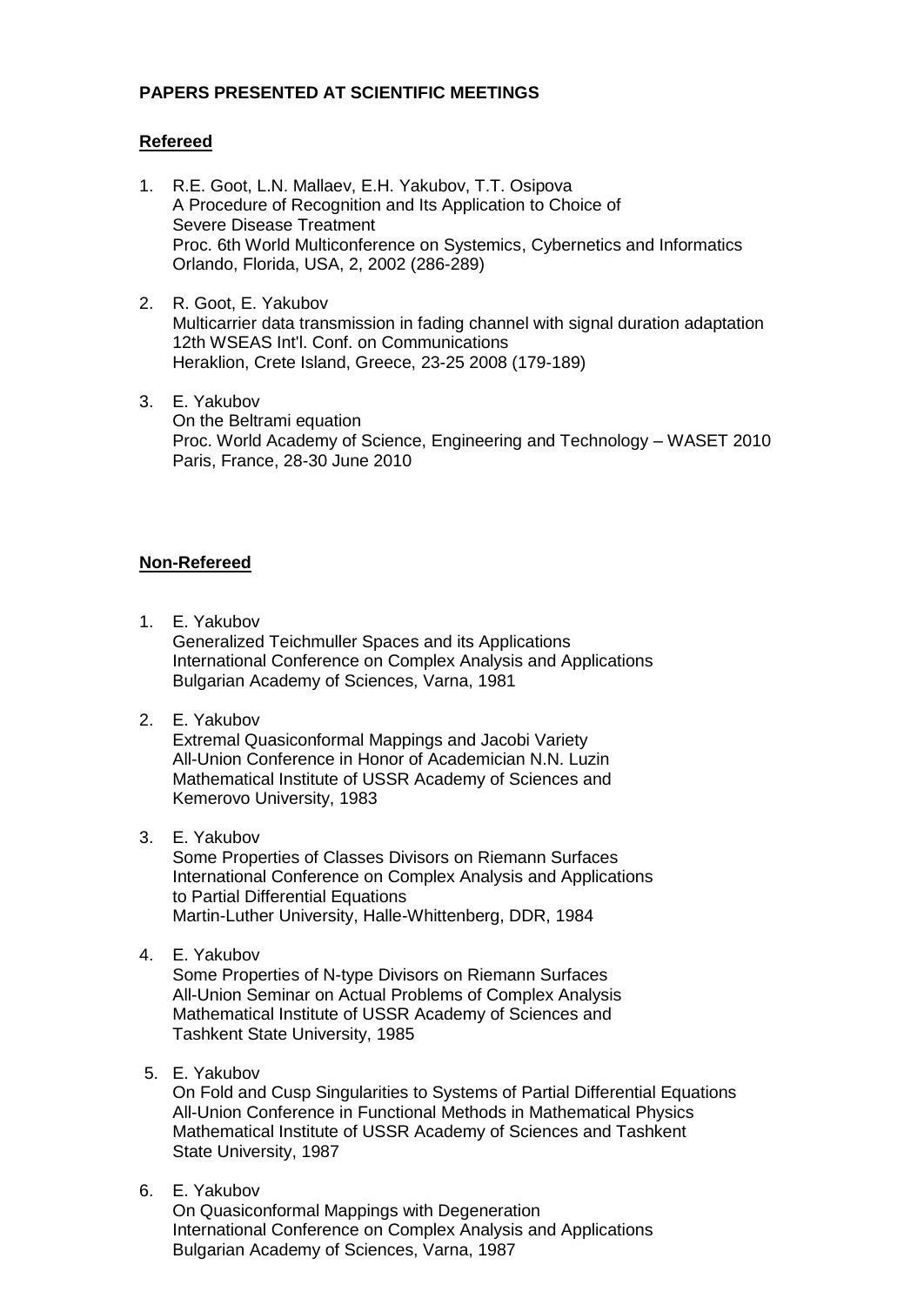7. E. Yakubov

 Metric Properties of Divisor Classes on Closed Riemann Surfaces All-Union Conference on Geometric Theory of Functions Institute of Mathematics, Siberian Branch of USSR Academy of Sciences Novosibirk, 1988

8. E. Yakubov

On Teichmuller Metric on Jacobi Variety of Riemann Surface All-Union Seminar on Actual Problems of Complex Analysis Mathematical Institute of Academy of Sciences and Tashkent State University, 1989

## 9. A. Rady, E. Yakubov

 Diffeomorphic Mappings of Plane Maps with Zero Angles All-Union Seminar on Actual Problems of Complex Analysis Mathematical Institute of USSR Academy of Sciences and Tashkent State University, 1989, 119

# 10. E. Yakubov

 On Mappings of Maps with Zero Angles Republican Seminar on Complex Analysis and Control Problem Ukrainian Academy of Sciences, Kiev, 1989

#### 11. E. Yakubov

 On a Sufficient Condition for Diffeomorphic Equivalence of Plane Maps with Zero Angles 3rd Siberian Conference on Algebra, Analysis and Geometry Siberian Branch of USSR Academy of Sciences, Irkutsk, 1989

12. E. Yakubov Teichmuller Spaces and Quasiconformal Mappings with Folds International Workshop on Discrete Groups, Technion, Haifa, Israel, 1991

#### 13. E. Yakubov Folding and Cusp Mapping as Solutions to Beltrami Equation International Workshop on Quasiregular Mappings Technion, Haifa, Israel, 1992

## **Preprints**

- 1. V. Ryazanov, U. Srebro, E. Yakubov BMO-qusiconformal mappings, Reports in Mathematics, University of Helsinki, Finland Preprint 155, August 1997
- 2. U. Srebro, V. Ryazanov, E. Yakubov BMO-Quasiconformal Mappings Preprint, 2000, Technion, Haifa
- 3. O. Martio, V. Ryazanov, U. Srebro, E. Yakubov BMO-quasiconformal mappings and Q-homeomorphisms in R^n Preprint 288, May 2001 Reports in Mathematics, University of Helsinki, Finland
- 4. O. Martio, V. Ryazanov, U. Srebro, E. Yakubov On boundary behavior of Q-homeomorphisms Preprint 318, April 2002 Reports in Mathematics, University of Helsinki, Finland